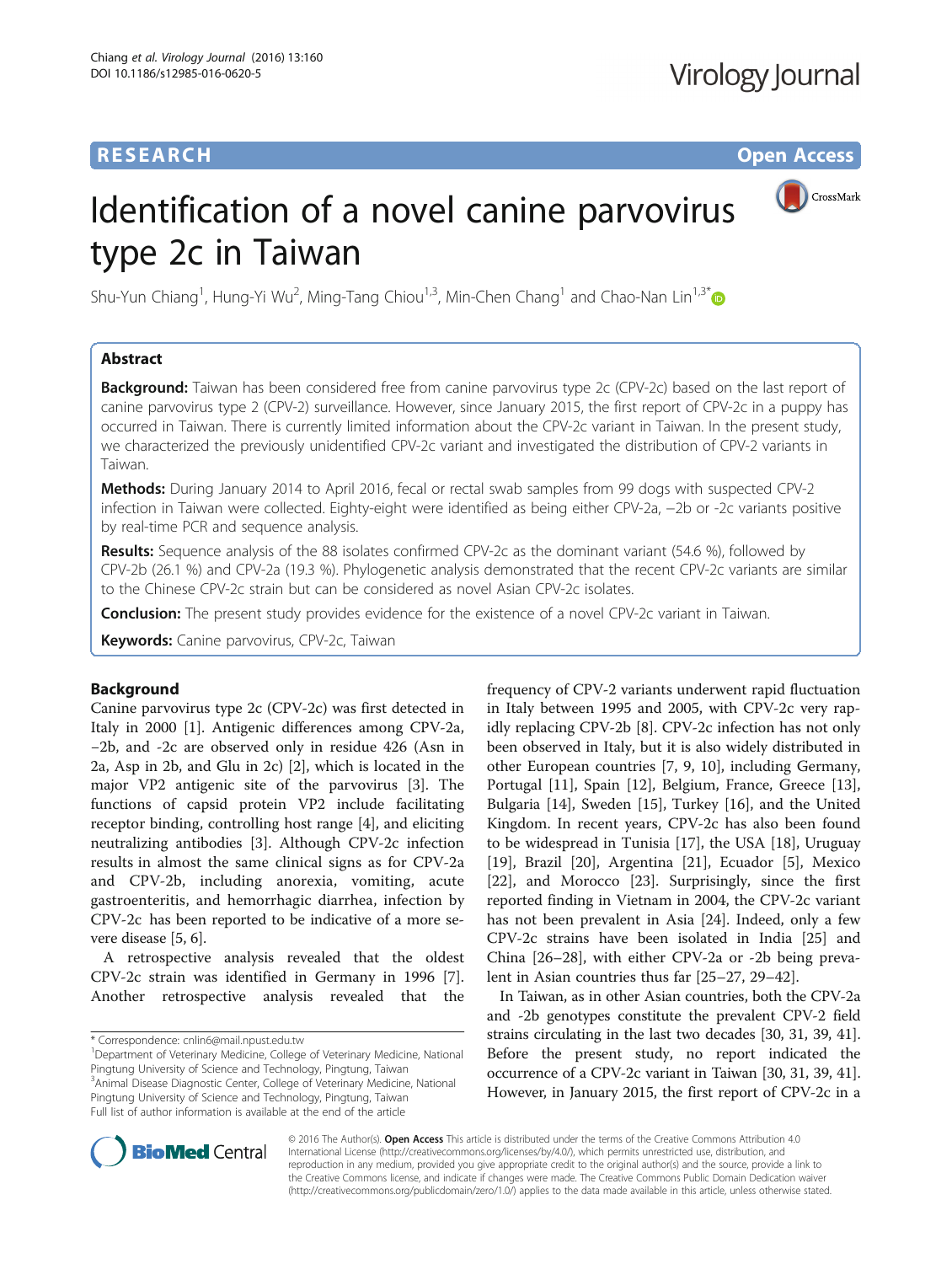puppy in Taiwan occurred, and there is to date limited information about the CPV-2c variant in Taiwan. In the present study, we examined this CPV-2c variant and investigated the distribution of CPV-2 variants in Taiwan.

## Methods

## Specimen collection

Clinical specimens (feces and/or rectal swab) were collected from 99 dogs with suspected CPV-2 infection from northern, central, southern, and eastern Taiwan from January 2014 to April 2016. These samples were mainly acquired from dogs with diarrhea and/or bloody diarrhea. The year of sampling and the age, clinical history, and CPV-2 types of the sampled dogs are summarized in Additional file [1.](#page-5-0)

### CPV-2 screening and partial VP2 gene amplification

Viral DNA was extracted from the clinical samples (either feces or rectal swab) and screened for CPV-2 by real-time PCR, as described by Lin et al. [[43\]](#page-6-0). Samples showing positive results for either type of specimen were included in this study. The partial VP2 gene of CPV-2 was amplified by PCR, as described by Buonavoglia et al. [[1\]](#page-5-0), and the DNA fragments were purified and sequenced as described by Lin et al. [\[41](#page-6-0)].

### Sequence and phylogenetic analyses

The VP2 DNA sequences of our samples were compared to those of reference FPV (M38246), CPV-2 (M38245), CPV-2a (M24003), CPV-2b (M74849), new CPV-2a (JX 048605), new CPV-2b (JX048607), and CPV-2c (JF41 4818, JF414820, JF414822, FJ005247, GU380303, GU38 0305, KR611522, KT074339, KT162005, KF149962, FJ005196, GQ865518, FJ222821, FJ005213, FJ005238, FJ005214, KC196099, KM457119, AB120727, KP071956,

KR559893, FJ005235). Multiple alignments of the nucleic acid and amino acid sequences were performed using the Clustal W method and the MegAlign program (DNASTAR, Madison, WI, USA). Phylogenetic analyses were performed with the maximum likelihood method using MEGA 6, version 6.06.

## Results

## Polymerase chain reaction (PCR) amplification and genotype analysis

A total of 88 samples from 99 dogs were positive for CPV-2. Of the 88 CPV-2 isolates, 17, 23, and 48 were identified as CPV-2a (19.3 %), CPV-2b (26.1 %), and CPV-2c (54.6 %), respectively. First, we observed the CPV-2c variant collected in January 2015 (Additional file [1](#page-5-0), Fig. 1). This variant rapidly spread throughout the Taiwanese dog population, and detection rates were 53.1 % (26/49) and 68.8 % (22/32) in 2015 (January to December) and 2016 (January to April), respectively (Fig. 1). Taken together, our data revealed co-circulation of CPV-2a, −2b, and -2c on the island, and CPV-2c was identified as the current dominant variant.

### Geographical distribution of the CPV-2 variants

Of the 17 CPV-2a variants, 2 (11.8 %), 7 (41.2 %), and 8 (47.0 %) isolates were collected from central, southern, and eastern Taiwan, respectively (Fig. [2](#page-2-0)). Of the 23 CPV-2b variants, 10 (43.5 %), 8 (34.8 %), 4 (17.4 %), and 1 (4.3 %) isolates were collected from northern, central, southern, and eastern Taiwan, respectively (Fig. [2\)](#page-2-0). Of the 48 CPV-2c variants, 13 (27.1 %), 16 (33.3 %), 13 (27.1 %) and 6 (12.5 %) isolates were collected from northern, central, southern, and eastern Taiwan, respectively (Fig. [2\)](#page-2-0). Taken together, our results showed distribution of the CPV-2c variant throughout Taiwan.

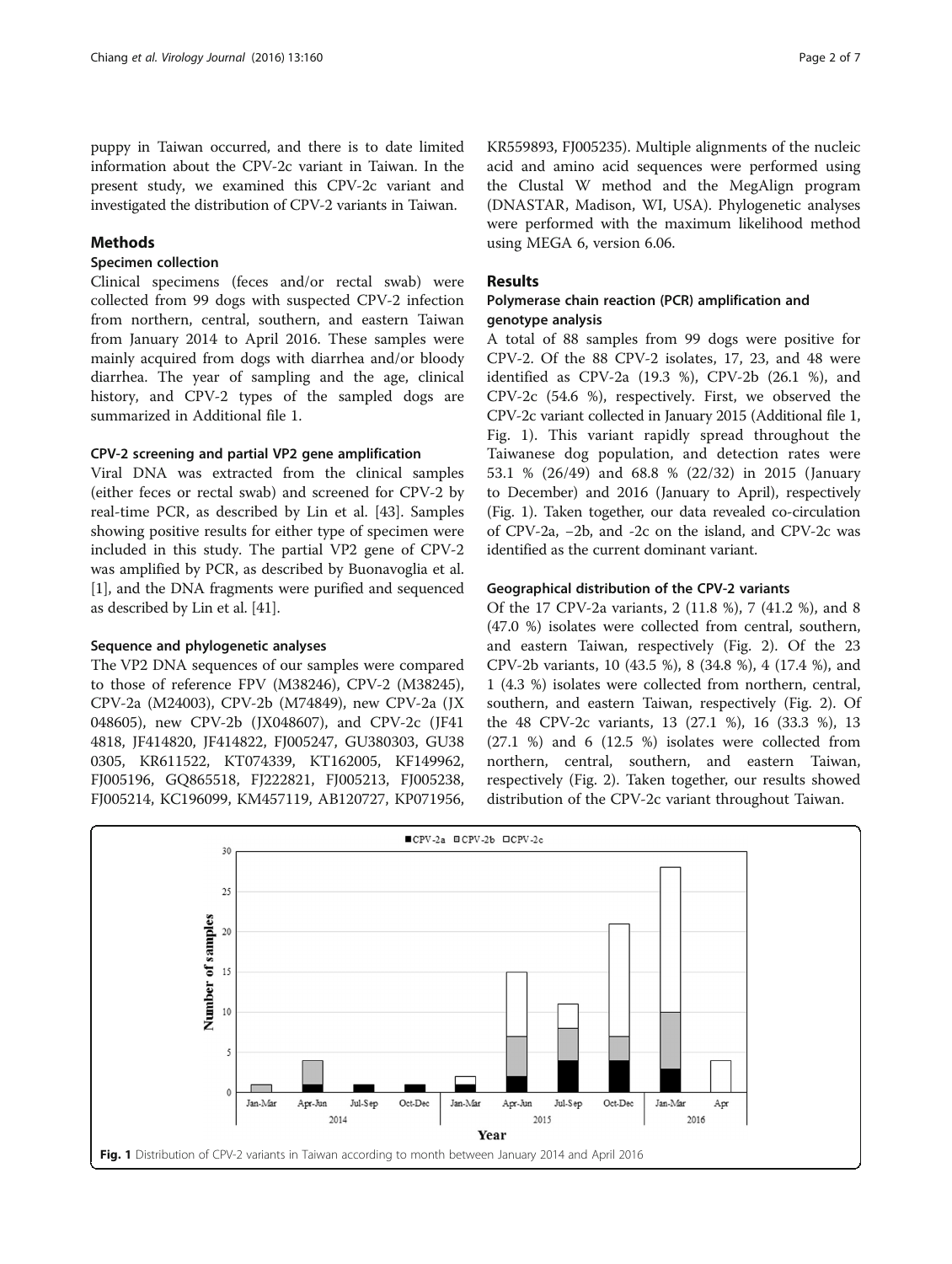<span id="page-2-0"></span>

## DNA sequence analysis

Partial VP2 nucleotide sequences were analyzed using DNASTAR software, revealing 96.6–100 %, 98.3–100 %, and 98.5–100 % homology within local CPV-2a isolates, CPV-2b isolates, and CPV-2c isolates, respectively (Table 1). The same nucleotide sequences for local CPV-2c

Table 1 Sequence homology of Taiwanese CPV-2 variants and reference strains

| <b>Strains</b>              | Genotypes             |                     |                       |  |  |  |  |
|-----------------------------|-----------------------|---------------------|-----------------------|--|--|--|--|
|                             | Taiwanese<br>$CPV-2a$ | Taiwanese<br>CPV-2b | Taiwanese<br>$CPV-2c$ |  |  |  |  |
| Taiwanese CPV-2a            | $96.6 - 100.0$        | 98.3-99.6           | $96.9 - 99.0$         |  |  |  |  |
| Taiwanese CPV-2b            |                       | $98.3 - 100.0$      | $97.5 - 99.2$         |  |  |  |  |
| Taiwanese CPV-2c            |                       |                     | $98.5 - 100.0$        |  |  |  |  |
| Chinese CPV-2c <sup>a</sup> |                       |                     | $97.7 - 100.0$        |  |  |  |  |
| Italy CPV-2c (FJ222821)     |                       |                     | $97.9 - 99.0$         |  |  |  |  |

a Accession numbers: GU380303, GU380305, KR611522, KT074339, KT162005

isolates exhibited 96.9–99 % and 97.5–99.2 % homology with those of the CPV-2a and -2b isolates, respectively (Table 1). In contrast to the low nucleotide sequence similarity between prototype CPV-2c (FJ222821, from Italy) and CPV-2c from Taiwan (97.9–99.0 %), the homology levels between our analyzed CPV-2c isolates (97.7–100 %) and Chinese CPV-2c (GU380303, GU380305, KR611522, KT074339, KT162005) appeared to be much higher (Table 1).

#### Amino acid sequence analysis

Comparisons among the 88 isolates and 12 reference strains at amino acids 267–440 are presented in Table 2. For the partial VP2 analysis, 17 sequences with an Asn at position 426 were classified as CPV-2a. All of the CPV-2a strains show substitution at position 324 (Tyr to Ile) caused by mutation of TAT to ATT at nucleotide positions 970–972 of the VP2 gene (Table 2). Interestingly, five CPV-2a strains from eastern Taiwan are identical in nucleotide sequence but have distinctive residues (Phe267Tyr, Tyr324Ile, and Thr440Ala) (Table 2). Four CPV-2b strains are identical to the prototype of CPV-2b (Table 2). Fifteen of the 19 CPV-2b strains show substitution at position 267 (Phe to Tyr) and 324 (Tyr to Ile), and four CPV-2b strains only show substitution at position 324 (Tyr to Ile). Glu426, which is unique to strain CPV-2c, was first observed in 48 samples in this study.

Table 2 Amino acid mutations of the VP2 gene sequences analyzed in this study

| Isolate                            | Amino acid at position |     |     |     |     |     |     |
|------------------------------------|------------------------|-----|-----|-----|-----|-----|-----|
|                                    | 267                    | 297 | 324 | 370 | 420 | 426 | 440 |
| CPV2 (M38245)                      | Phe                    | Ser | Tyr | Gln | Phe | Asn | Thr |
| Partial-length VP2                 |                        |     |     |     |     |     |     |
| CPV-2a-1 <sup>a</sup> $(n = 12)$   | Phe                    | Ala | lle | Gln | Phe | Asn | Thr |
| CPV-2a-2 <sup>b</sup> $(n = 5)$    | Tyr                    | Ala | lle | Gln | Phe | Asn | Ala |
| $CPV-2b-1^c$ (n = 4)               | Phe                    | Ala | Tyr | Gln | Phe | Asp | Thr |
| CPV-2b-2 <sup>d</sup> $(n = 15)$   | Tyr                    | Ala | lle | Gln | Phe | Asp | Thr |
| $CPV-2b-3^e$ (n = 4)               | Phe                    | Ala | lle | Gln | Phe | Asp | Thr |
| CPV-2c-1 <sup>f</sup> ( $n = 38$ ) | Tyr                    | Ala | lle | Arg | Phe | Glu | Thr |
| CPV-2c-2 <sup>9</sup> $(n = 10)$   | Tyr                    | Ala | lle | Arg | Ser | Glu | Thr |

a KX396349, KX396353, KX396354, KX396356, KX396359, KX396365, KX396375, KX396377, KX396378, KX396385, KX396388, KX396419 b KX396376, KX396390, KX396400, KX396404, KX396415 c KX396348, KX396361, KX396383, KX396420 d KX396368, KX396369, KX396370, KX396371, KX396372, KX396373, KX396374, KX396386, KX396387, KX396405, KX396406, KX396407, KX396409, KX396417, KX396421 e KX396350, KX396351, KX396352, KX396382 f KX396355, KX396357, KX396358, KX396360, KX396362, KX396363, KX396364, KX396366, KX396367, KX396379, KX396380, KX396381, KX396384, KX396389, KX396391, KX396392, KX396393, KX396394, KX396395, KX396396, KX396397, KX396399, KX396401, KX396402, KX396403, KX396408, KX396410, KX396411, KX396412, KX396413, KX396414, KX396422, KX396424, KX396425, KX396427, KX396433, KX396434, KX396435 g KX396398, KX396416, KX396418, KX396423, KX396426, KX396428, KX396429,

KX396430, KX396431, KX396432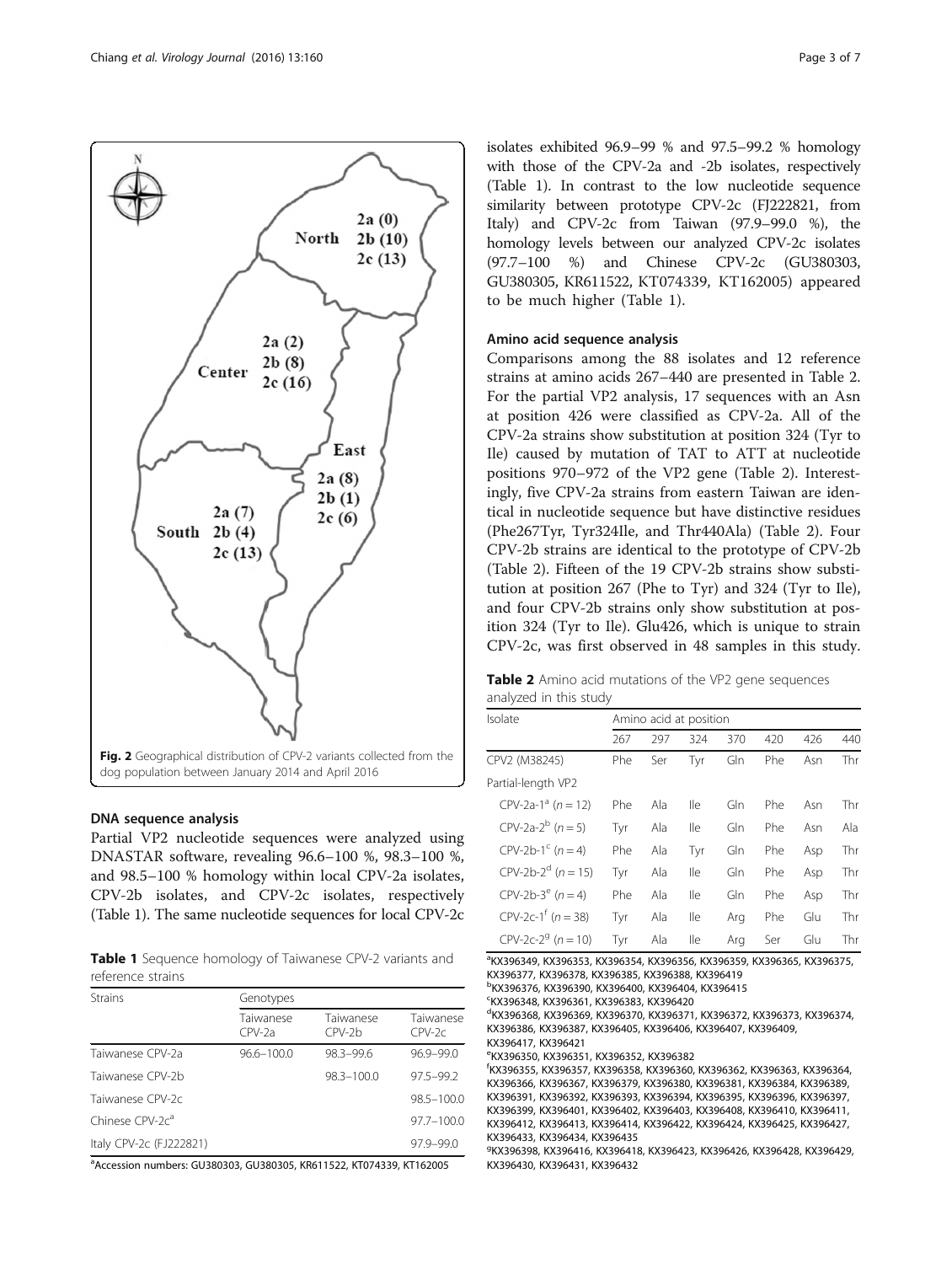<span id="page-3-0"></span>

Fig. 3 Phylogenetic analysis of nucleotide sequences of the partial VP2 genes of CPV-2 strains (522 bp). The phylogenetic tree was constructed using the maximum likelihood method with bootstrap analysis ( $n = 1,000$ ) to determine the best fitting tree. CPV variants are indicated by □, ●, ○, and ▲ for CPV-2, 2a, 2b, and 2c, respectively. The gray diagram represents the Taiwanese CPV-2 variants in this study

One unique amino acid substitution was found in the all CPV-2c isolates (Gln370Arg) (Table [2](#page-2-0)), which is caused by mutation of CCA to CGA at nucleotide positions 1,108-1,110 of the VP2 gene. All CPV-2c variants also show amino acid substitution at position 267 (Phe to Tyr) and 324 (Tyr to Ile). Interestingly, 10 of 48 CPV-2c variants show a unique substitution on Phe420Ser.

## Phylogenetic analysis

The phylogenetic tree of the partial VP2 gene for the 88 isolates and 28 reference strains was generated using the maximum likelihood method with MEGA 6, version 6.06. Two clusters based on the phylogenetic relationship of the partial VP2 gene of CPV-2c were detected (Fig. 3). The first cluster comprises prototype isolates, European isolates, American isolates, and Asian isolates of CPV-2c. The second cluster consists of all 48 Taiwanese isolates from this study and 4 Chinese isolates of CPV-2c (Fig. 3). To date, these novel CPV-2c isolates have only been detected in China and Taiwan. Our findings demonstrated that the recent CPV-2c isolates in Taiwan are more genetically similar within the VP2 gene to Chinese CPV-2c strains than to prototype strains of CPV-2c.

## **Discussion**

This is the first study to demonstrate the CPV-2c variant in Taiwan. Previous studies have shown that both the CPV-2a and -2b genotypes constitute the prevalent CPV-2 field strains circulating in Taiwan, and no CPV-2c cases were reported in the last two decades (Table [3](#page-4-0)). In our continuous surveillance and sequence analysis, Taiwan was considered to be free of CPV-2c. However, since January 2015, one case of CPV-2c occurred in a puppy in Taiwan. The CPV-2c variant appears thus far to have the highest detection rate in the dog population of Taiwan. Similar results have shown that CPV-2c replaced the previous circulation of CPV-2 strains in Italy [[8\]](#page-5-0), Uruguay [[19\]](#page-5-0), Argentina [[21](#page-5-0)], Brazil [[20\]](#page-5-0), and the United States [\[44](#page-6-0)]. Interestingly, comparative VP2 genome analysis of the isolated CPV-2c reference revealed that the partial VP2 genome sequence of the Taiwanese strain is similar (97.7–100 %) to that of Chinese CPV-2c strains. Our results indicate that the recent CPV-2c isolate from Taiwan shares a common evolutionary origin with the Chinese CPV-2c strains and should be classified as novel Asian CPV-2c isolates. According to genotype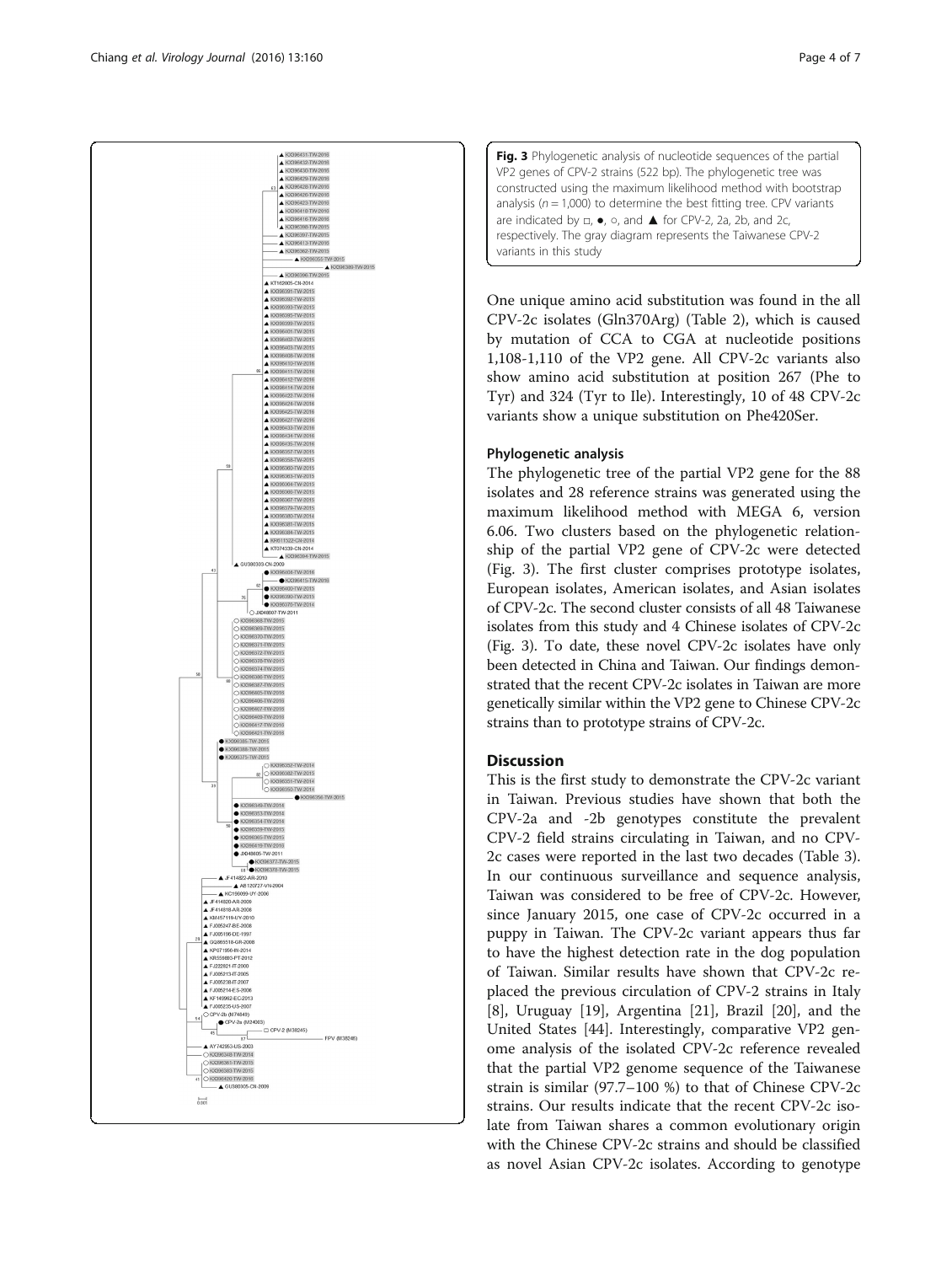| Study<br>period | Region of Taiwan                | Genotype of CPV-2 |    |    | References              |
|-----------------|---------------------------------|-------------------|----|----|-------------------------|
|                 |                                 | 2a                | 2h | 2c |                         |
| 1994-1995       | North                           | 10                |    | 0  | Chang et al., 1996 [30] |
| 2003-2004       | Central                         |                   | 34 | 0  | Wang et al., 2005 [31]  |
| 2011            | South                           | 35                | 19 | 0  | Chou et al., 2013 [39]  |
| 2008-2012       | North, Central, and South       | 15                | 3  | 0  | Lin et al., 2014 [41]   |
| 2014-2016       | North, Central, South, and East |                   | 23 | 48 | This study              |

<span id="page-4-0"></span>Table 3 Review of CPV-2 genotyping in Taiwan

surveillance between Taiwan [[30, 31](#page-6-0), [39](#page-6-0), [41](#page-6-0)] and China [[26](#page-6-0)–[28](#page-6-0), [37](#page-6-0), [45](#page-6-0)–[48\]](#page-6-0), CPV-2c was first detected in China in 2009 [\[28\]](#page-6-0). In contrast, no CPV-2c variant was observed in studies conducted over the last two decades in Taiwan (Table 3). In addition, the Taiwanese CPV-2c variant is more closely related to the Chinese CPV-2c strains than the recent Taiwanese CPV-2a (JX048605) and -2b (JX048607) isolates (Fig. [3\)](#page-3-0). Taken together, our results suggest that the Taiwanese CPV-2c may be present due to import from China at some time between the end of 2014 to early 2015 rather than to evolution of existing CPV-2a or -2b genotypes. An ongoing investigation and complete VP2 genome sequence analysis is needed to trace the genetic evolution of this novel CPV-2c variant.

The recent Taiwanese CPV-2a is composed of two divergent lineages that have different ancestors. Most Taiwanese CPV-2a strains belong to the recent Taiwanese lineage of CPV-2a, sharing a common amino acid substitution (Tyr324Ile). The second lineage of the Taiwanese CPV-2a variant is more closely related to recent Uruguayan and Chinese CPV-2a strains and has distinctive amino acid substitutions of Phe267Tyr, Tyr324Ile, and Thr440Ala. This new CPV-2a variant was discovered in China and Uruguay between 2006 and 2009 and in 2010 [[49](#page-6-0)], respectively. This is the first detection of this lineage of CPV-2a in eastern Taiwan in 2015. However, this new CPV-2a variant recently emerged in Uruguay and underwent clonal expansion [[49](#page-6-0)]. An ongoing investigation is aimed at determining whether this new CPV-2a variant will replaced the CPV-2c variant in the Taiwanese dog population.

Amino acid substitution of Tyr324Ile has been observed in Korea [\[32, 34](#page-6-0)], China [\[26](#page-6-0), [27, 37](#page-6-0), [45](#page-6-0)–[48](#page-6-0)], Thailand [[36\]](#page-6-0), Uruguay [[49, 50\]](#page-6-0), Japan [[38](#page-6-0)], Taiwan [[39, 41](#page-6-0)], and India [[40](#page-6-0), [42\]](#page-6-0). Interestingly, the frequency of the Ile324 variant has reached a high prevalence among Taiwanese CPV-2 isolates (94.5 %), and our results revealed that this variant is not only present among Taiwanese CPV-2a strains but also CPV-2b and -2c strains. In addition, this study reports for the first time the amino acid substitution of Phe267Tyr in Taiwan. Surprisingly, all of the Tyr267 variants among Taiwanese CPV-2a, −2b, and −2c strains contain the amino acid substitution

of Tyr324Ile. Our review of sequence analysis in the literature indicated that this phenomenon is also found in Uruguay [[51](#page-6-0)]. The functions of CPV-2 residues 267 and 324 are still unknown and remain to be elucidated.

The substitution of Gln370Arg is unique to the Taiwanese CPV-2c strains, and this mutation is also observed in Chinese panda parvovirus [[52\]](#page-6-0) and Chinese CPV-2c strains [\[26](#page-6-0), [27](#page-6-0)]. Residue 359 and 375 constitute a flexible surface loop of the capsid protein that is adjacent to a double  $Ca^{2+}$ -binding site; this region is essential for virus infectivity, and changes are correlated with the ability of the virus to cause erythrocyte hemagglutination [[53\]](#page-6-0). Therefore, it remains to be investigated whether Gln370Arg substitution causes antigenic alterations.

Mutation of residue 420 had been reported in Brazilian reference CPV-2c strains (Phe420Leu) [\[54](#page-6-0)]. In the present study, we detected 10 CPV-2c strains with a unique change at the same position, yet Phe420Ser was unique in these 10 Taiwanese CPV-2c strains. Therefore, further studies focusing on potential variants of the CPV-2c strains should be conducted to elucidate the relationship between Phe420Ser substitution and viral pathogenicity.

Although several studies have demonstrated the efficacy of the current CPV-2 vaccine against CPV-2c infection [[55, 56\]](#page-6-0), some evidence suggests that dogs with the complete vaccination program still suffer from CPV-2c [[6\]](#page-5-0). In the present study, four of 22 CPV-2c-diseased dogs died despite vaccination (C104-030, C104-031, C104-042, C104-216) (Additional file [1\)](#page-5-0). Among those that died, three were under 6 months of age. Surprisingly, despite having undergone the complete vaccination program, one adult dog (strain no. C104-216) was infected by this novel CPV-2c variant. Therefore, coinfection with other diseases needs to examined, and the efficacy of the current vaccine against this novel CPV-2c variant remains to be evaluated, especially in regard to the amino acid substitutions observed in this novel CPV-2c variant compared to the CPV-2c prototype.

## Conclusions

This is the first report to identify a novel CPV-2c variant in Taiwan. The novel CPV-2c variant was found to be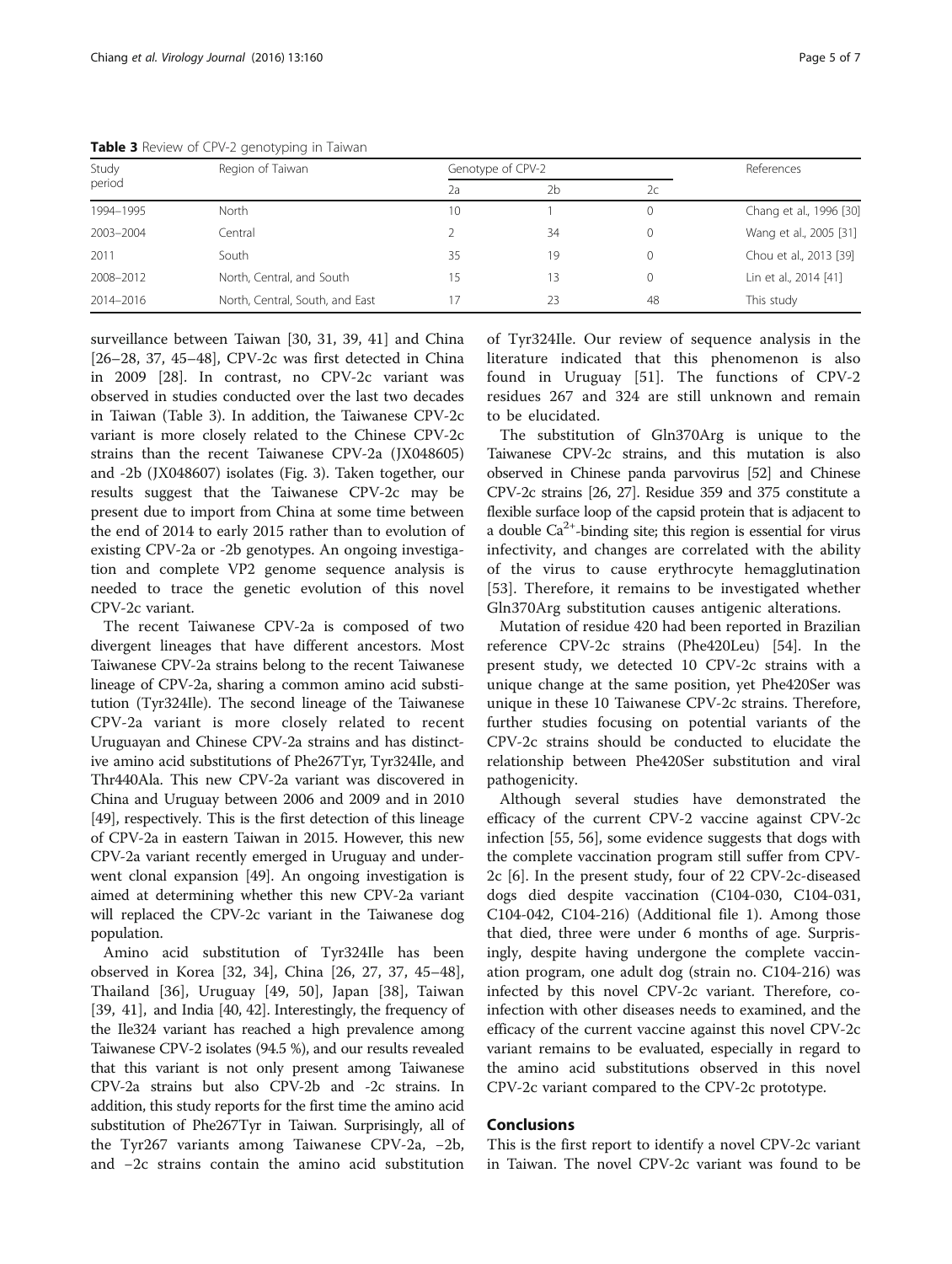<span id="page-5-0"></span>distributed throughout Taiwan, revealing that this novel CPV-2c variant is currently circulating on the island. Phylogenetic analysis demonstrated that the recent CPV-2c isolate from Taiwan shares a common evolutionary origin with Chinese strains of CPV-2c, as classified into novel Asian CPV-2c isolates (Phe267Tyr, Tyr324Ile, Gln370Arg). Continuous and intensive surveillance of this novel CPV-2c is needed, especially in previously disease-free countries.

## Additional file

[Additional file 1:](dx.doi.org/10.1186/s12985-016-0620-5) The genotypes of 88 canine parvovirus type 2 isolates collected from Taiwanese dogs. (DOCX 74 kb)

#### Abbreviations

CPV-2: Canine parvovirus type 2; CPV-2c: Canine parvovirus type 2c; PCR: Polymerase chain reaction

#### Acknowledgements

The authors would like to thank Prof. Ling-Ling Chueh and Prof. Hsin-Fu Liu for comments that greatly improved the manuscript.

#### Funding

No funding was obtained for this study.

Availability of data and materials

Not applicable.

#### Authors' contributions

SYC analyzed the experimental data and wrote the manuscript. HYW and MTC managed the study, provided materials and reagents, contributed to the interpretation of the data, and co-wrote the manuscript. MCC contributed to the DNA extraction and PCR. CNL designed and analyzed the experimental data and wrote the manuscript. All of the authors read and approved the final manuscript.

#### Competing interests

The authors declare that they have no competing interests.

#### Consent for publication

Not applicable.

#### Ethics approval and consent to participate

The study did not involve any animal experiment. The Institutional Animal Care and Use Committee (IACUC) of National Pingtung University of Science and Technology did not deem it necessary for this research group to obtain formal approval to conduct this study.

#### Author details

<sup>1</sup>Department of Veterinary Medicine, College of Veterinary Medicine, National Pingtung University of Science and Technology, Pingtung, Taiwan. <sup>2</sup>Graduate Institute of Veterinary Pathobiology, College of Veterinary Medicine, National Chung-Hsing University, Taichung, Taiwan. <sup>3</sup>Animal Disease Diagnostic Center, College of Veterinary Medicine, National Pingtung University of Science and Technology, Pingtung, Taiwan.

#### Received: 1 August 2016 Accepted: 20 September 2016 Published online: 23 September 2016

#### References

- 1. Buonavoglia C, Martella V, Pratelli A, Tempesta M, Cavalli A, Buonavoglia D, Bozzo G, Elia G, Decaro N, Carmichael L. Evidence for evolution of canine parvovirus type 2 in Italy. J Gen Virol. 2001;82:3021–5.
- 2. Martella V, Decaro N, Buonavoglia C. Evolution of CPV-2 and implication for antigenic/genetic characterization. Virus Genes. 2006;33:11–3.
- 3. Lopez de Turiso JA, Cortes E, Ranz A, Garcia J, Sanz A, Vela C, Casal JI. Fine mapping of canine parvovirus B cell epitopes. J Gen Virol. 1991;72(Pt 10):2445–56.
- 4. Chang SF, Sgro JY, Parrish CR. Multiple amino acids in the capsid structure of canine parvovirus coordinately determine the canine host range and specific antigenic and hemagglutination properties. J Virol. 1992;66:6858–67.
- 5. Aldaz J, Garcia-Diaz J, Calleros L, Sosa K, Iraola G, Marandino A, Hernandez M, Panzera Y, Perez R. High local genetic diversity of canine parvovirus from Ecuador. Vet Microbiol. 2013;166:214–9.
- 6. Decaro N, Desario C, Elia G, Martella V, Mari V, Lavazza A, Nardi M, Buonavoglia C. Evidence for immunisation failure in vaccinated adult dogs infected with canine parvovirus type 2c. New Microbiol. 2008;31:125–30.
- 7. Decaro N, Desario C, Addie DD, Martella V, Vieira MJ, Elia G, Zicola A, Davis C, Thompson G, Thiry E, et al. The study molecular epidemiology of canine parvovirus, Europe. Emerg Infect Dis. 2007;13:1222–4.
- 8. Decaro N, Elia G, Martella V, Campolo M, Desario C, Camero M, Cirone F, Lorusso E, Lucente MS, Narcisi D, et al. Characterisation of the canine parvovirus type 2 variants using minor groove binder probe technology. J Virol Methods. 2006;133:92–9.
- 9. Decaro N, Buonavoglia C. Canine parvovirus: a review of epidemiological and diagnostic aspects, with emphasis on type 2c. Vet Microbiol. 2012;155:1–12.
- 10. Decaro N, Desario C, Billi M, Mari V, Elia G, Cavalli A, Martella V, Buonavoglia C. Western European epidemiological survey for parvovirus and coronavirus infections in dogs. Vet J. 2011;187:195–9.
- 11. Miranda C, Parrish CR, Thompson G. Epidemiological evolution of canine parvovirus in the Portuguese domestic dog population. Vet Microbiol. 2016;183:37–42.
- 12. Decaro N, Martella V, Desario C, Bellacicco AL, Camero M, Manna L, d'Aloja D, Buonavoglia C. First detection of canine parvovirus type 2c in pups with haemorrhagic enteritis in Spain. J Vet Med B Infect Dis Vet Public Health. 2006;53:468–72.
- 13. Ntafis V, Xylouri E, Kalli I, Desario C, Mari V, Decaro N, Buonavoglia C. Characterization of Canine parvovirus 2 variants circulating in Greece. J Vet Diagn Invest. 2010;22:737–40.
- 14. Filipov C, Desario C, Patouchas O, Eftimov P, Gruichev G, Manov V, Filipov G, Buonavoglia C, Decaro N: A Ten-Year Molecular Survey on Parvoviruses Infecting Carnivores in Bulgaria. Transbound Emerg Dis. 2014. [http://online](http://onlinelibrary.wiley.com/doi/10.1111/tbed.12285/abstract) [library.wiley.com/doi/10.1111/tbed.12285/abstract.](http://onlinelibrary.wiley.com/doi/10.1111/tbed.12285/abstract) Accessed 6 Aug 2014.
- 15. Sutton D, Vinberg C, Gustafsson A, Pearce J, Greenwood N. Canine parvovirus type 2c identified from an outbreak of severe gastroenteritis in a litter in Sweden. Acta Vet Scand. 2013;55:64.
- 16. Muz D, Oguzoglu TC, Timurkan MO, Akin H. Characterization of the partial VP2 gene region of canine parvoviruses in domestic cats from Turkey. Virus Genes. 2012;44:301–8.
- 17. Touihri L, Bouzid I, Daoud R, Desario C, El Goulli AF, Decaro N, Ghorbel A, Buonavoglia C, Bahloul C. Molecular characterization of canine parvovirus-2 variants circulating in Tunisia. Virus Genes. 2009;38:249–58.
- 18. Hong C, Decaro N, Desario C, Tanner P, Pardo MC, Sanchez S, Buonavoglia C, Saliki JT. Occurrence of canine parvovirus type 2c in the United States. J Vet Diagn Invest. 2007;19:535–9.
- 19. Perez R, Francia L, Romero V, Maya L, Lopez I, Hernandez M. First detection of canine parvovirus type 2c in South America. Vet Microbiol. 2007;124:147–52.
- 20. Pinto LD, Streck AF, Goncalves KR, Souza CK, Corbellini AO, Corbellini LG, Canal CW. Typing of canine parvovirus strains circulating in Brazil between 2008 and 2010. Virus Res. 2012;165:29–33.
- 21. Calderon MG, Romanutti C, DA A, Keller L, Mattion N, La Torre J. Evolution of canine parvovirus in Argentina between years 2003 and 2010: CPV2c has become the predominant variant affecting the domestic dog population. Virus Res. 2011;157:106–10.
- 22. Pedroza-Roldan C, Paez-Magallan V, Charles-Nino C, Elizondo-Quiroga D, De Cervantes-Mireles RL, Lopez-Amezcua MA. Genotyping of Canine parvovirus in western Mexico. J Vet Diagn Invest. 2015;27:107–11.
- 23. Amrani N, Desario C, Kadiri A, Cavalli A, Berrada J, Zro K, Sebbar G, Colaianni ML, Parisi A, Elia G, et al. Molecular epidemiology of canine parvovirus in Morocco. Infect Genet Evol. 2016;41:201–6.
- 24. Nakamura M, Tohya Y, Miyazawa T, Mochizuki M, Phung HT, Nguyen NH, Huynh LM, Nguyen LT, Nguyen PN, Nguyen PV, et al. A novel antigenic variant of Canine parvovirus from a Vietnamese dog. Arch Virol. 2004;149:2261–9.